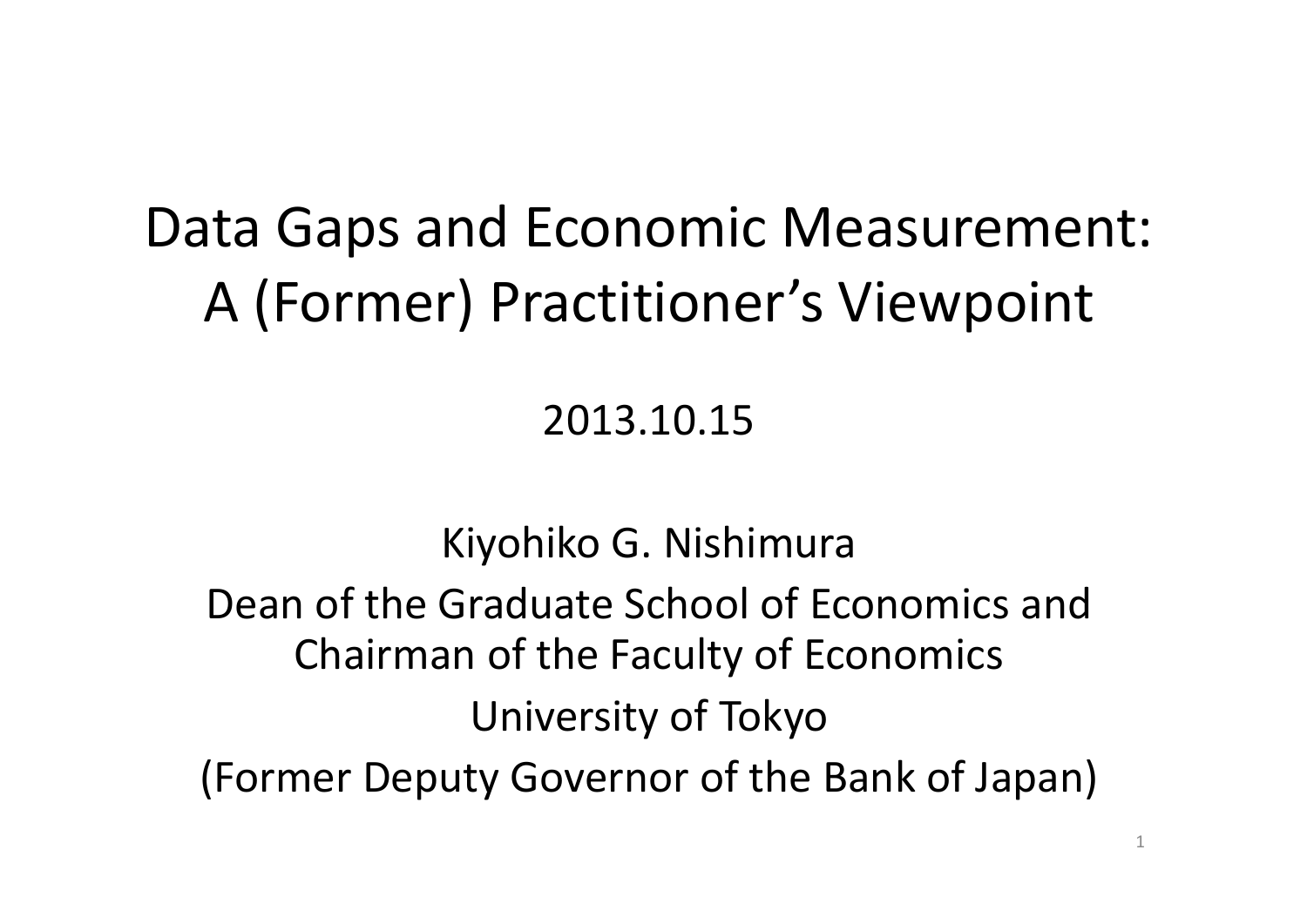## Basic Message

- Reliable macroeconomic statistics are necessary for policy making. (Evidence‐based Policy)
- However, "statistics" are sometimes grossly insufficient to guide economic policy.
	- Not timely available / Often non‐existent when problems pop up
	- Quite often "revised" by <sup>a</sup> substantial magnitude, sometimes drastically changing the assessment of economic conditions
	- Gap between underlying economic concept of these statistics and the way they are constructed (estimated) is not understood well
- Economist‐statisticians in the policy‐making body should incorporate market intelligence and non‐statistical information into their arsenal of statistics.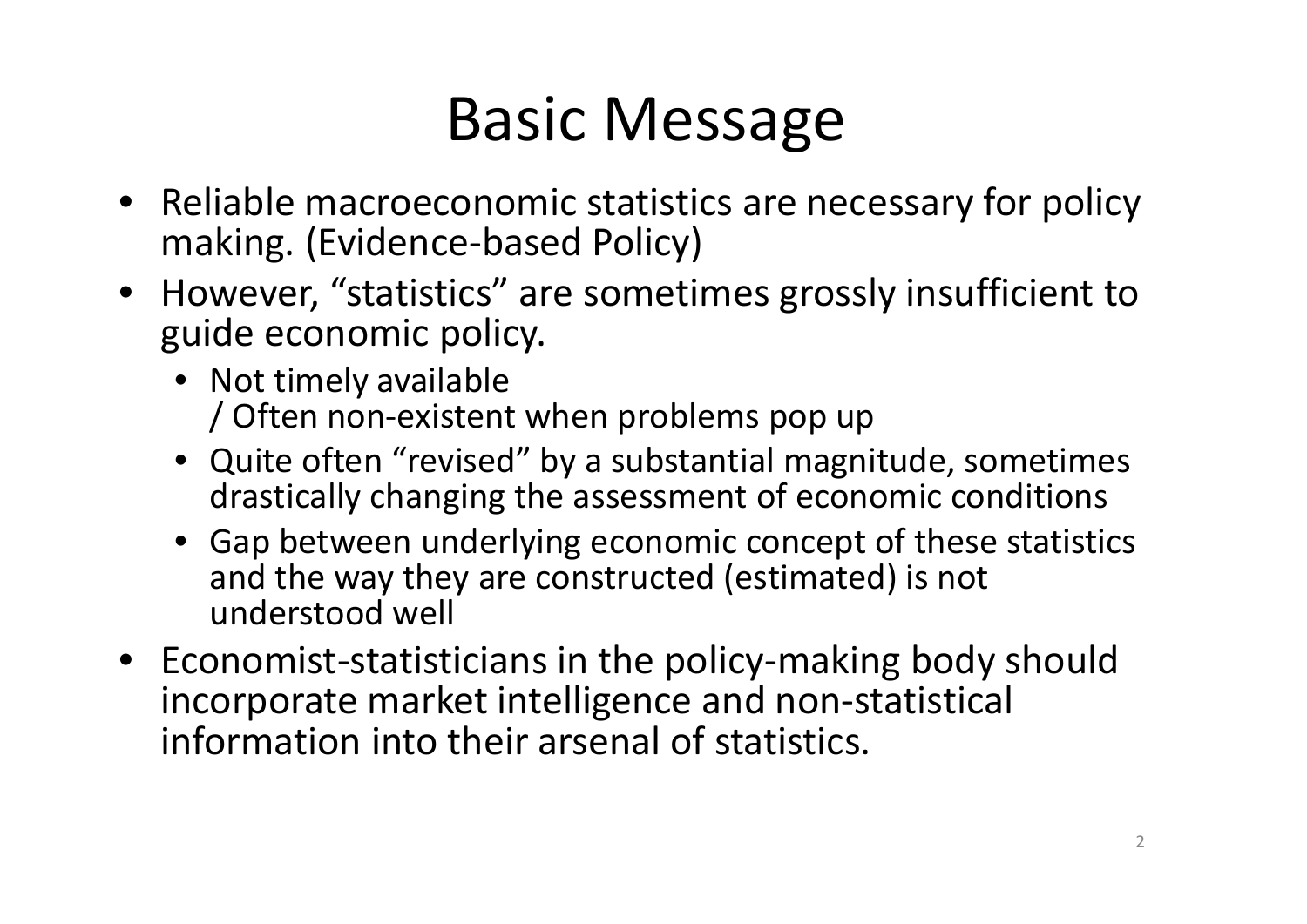# Three Episodes

- Episode 1: European Summer of 2007
	- A window of opportunity to avert financial crisis was wide‐open for a month, but wasted because there was no relevant statistics
- Episode 2: GDP Revision that "Changed the Economy"
	- Japanese Quarterly GDP figures were kept changing after its first‐ estimate release, sometimes wildly, even from decent plus to substantial minus, vice versa ‐‐ confusing, misleading
- Episode 3: Japanese CPI and the "2% in 2 years" Pledge
	- Many items of the Japanese CPI are not sensitive (sticky) to current demand‐supply conditions (within the time span of 2 years) by construction -- yet the public, including even some policy makers, fail to notice it
- But before explaining these, some backgrounds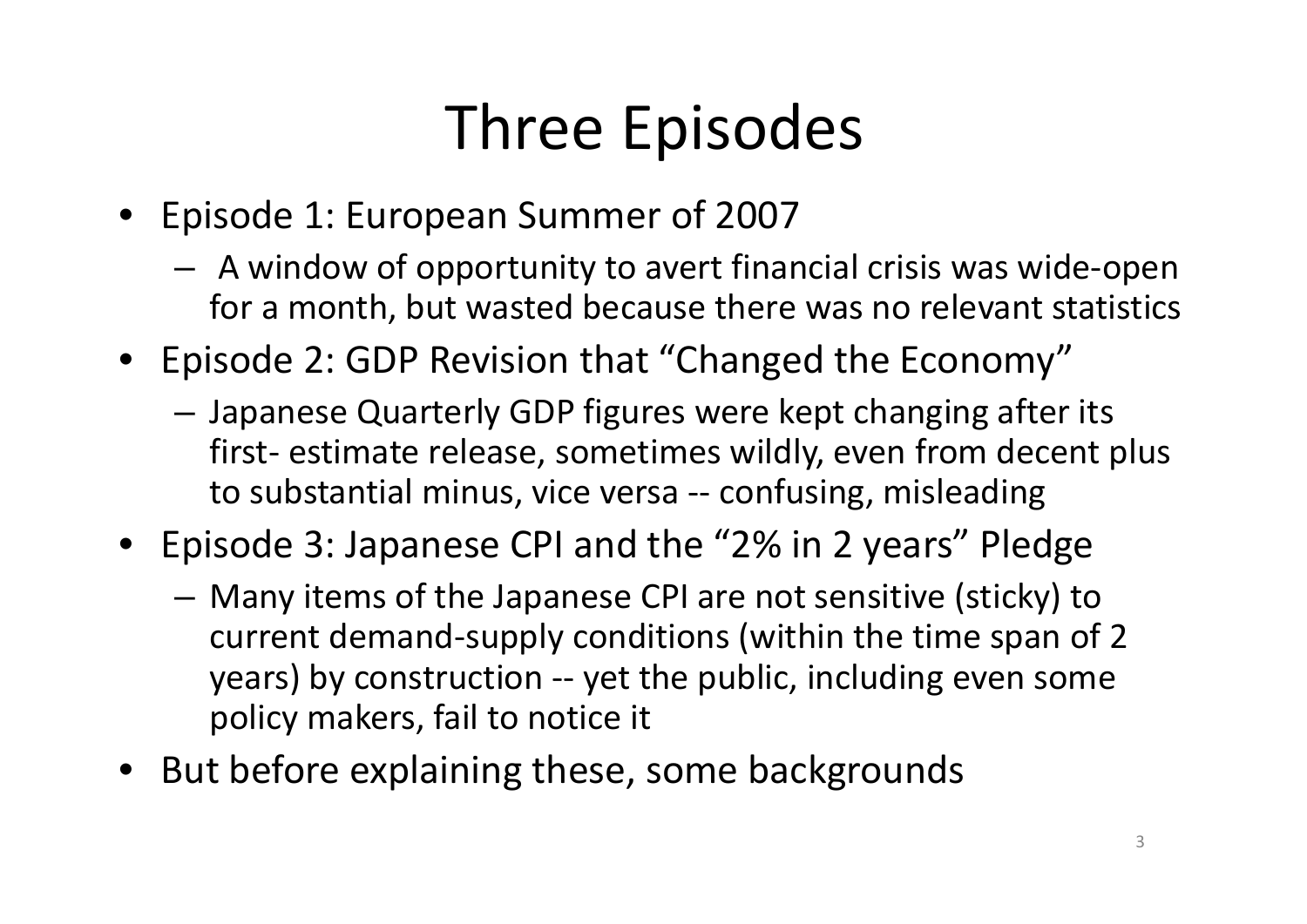Economic Information and Policy Making (special reference to central bank policy)

• Contemporary central banking faces two challenges.

1) Central bank independence

- → Accountability: Evidence-based policy
- 2) Increasing susceptibility to economic agents' expectations
- → Communication: With the general public
- "Numbers" or statistics become increasingly important.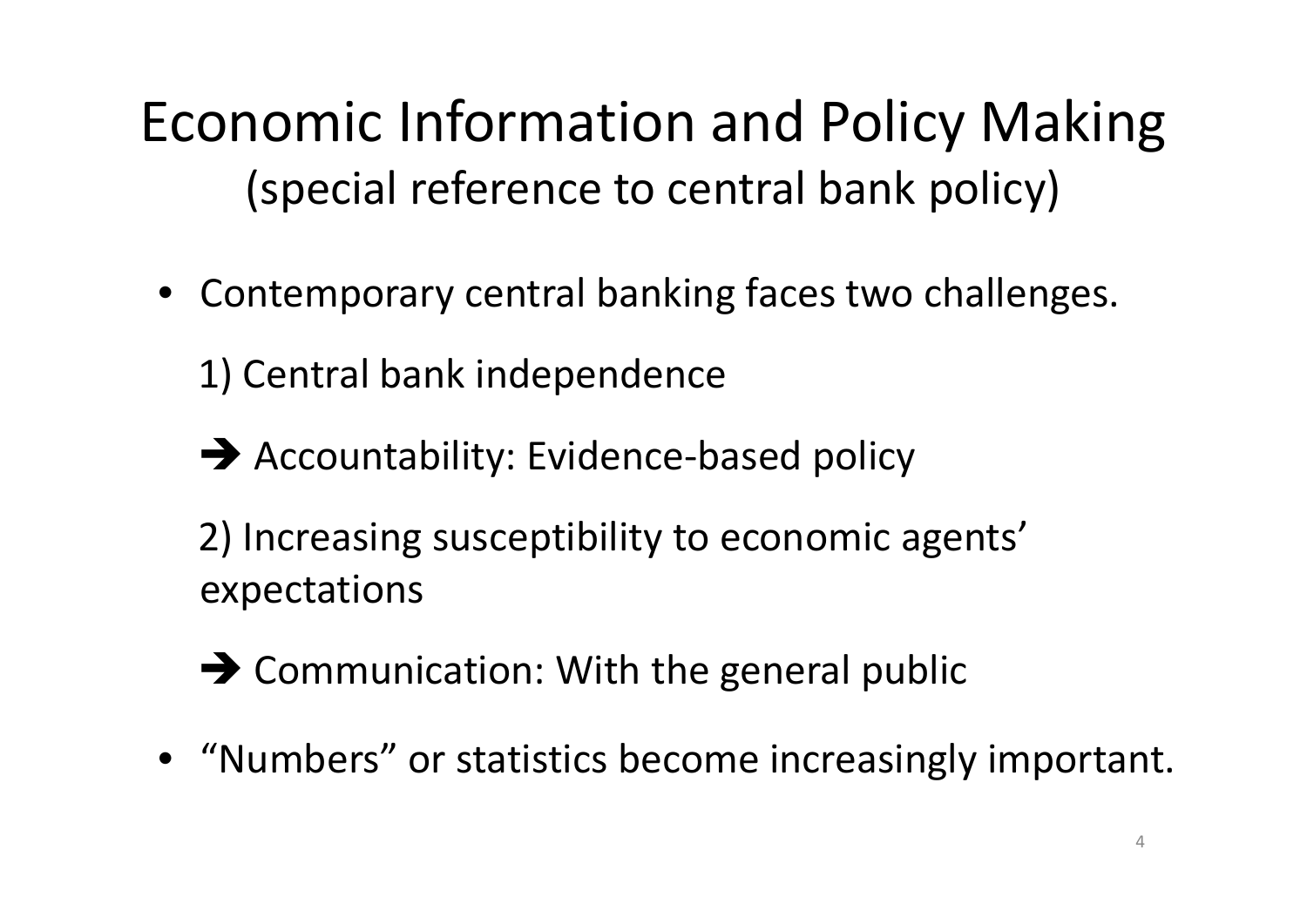Knowns and Unknowns in Central Bank Policy

• Three types of economic information

#### Type 1) Known knowns

What happened in the past (statistics)

### Type 2) known unknowns

Estimating what has just happened (now‐cast) and what will happen (forecast) based on past statistics

### Type 3) Unknown unknowns

 $\triangleright$  Previously unknown, but potentially significant factors

¶ *"But there are also unknown unknowns ‐ the ones we don't know we don't know. And if one looks throughout the history of our country and other free countries, it is the latter category that tend to be the difficult ones."*

‐ Donald Rumsfeld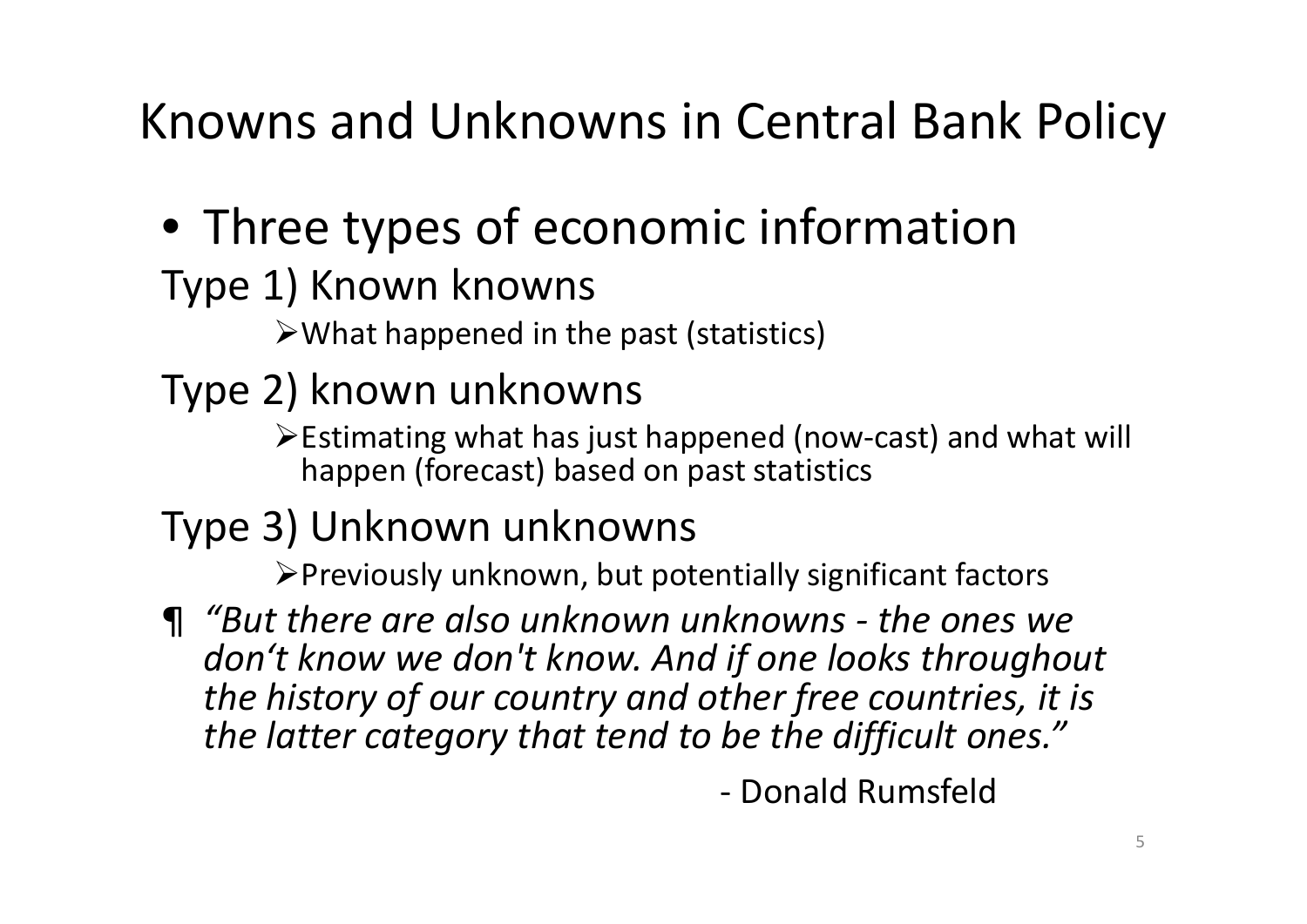What does a central bank policy maker want to know when he/she decides on policy?

- 1. Momentum of activity in the economy and financial markets
	- Aggregate demand management
- 2. Signs of previously unknown, but potentially significant changes in the economy and financial markets
	- $\triangleright$  Financial stability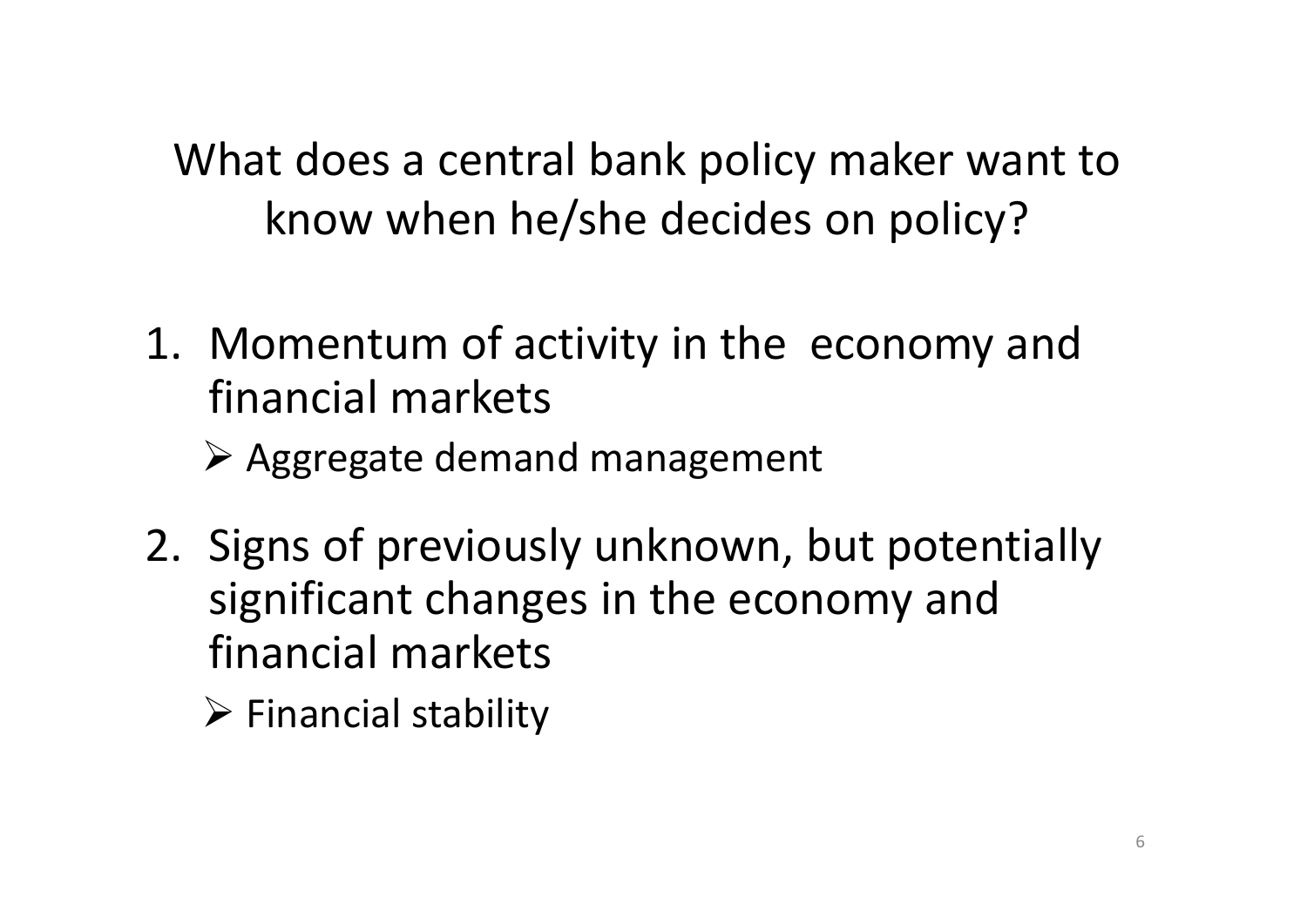# Information about Economic Activities

- We have <sup>a</sup> rich array of data of either type 1 or 2.
	- – $-$  Improved comprehensiveness, accuracy, and timeliness
	- – Quantitative data: GDP and national accounts, CPI, flow of funds, balance of payments
	- – Qualitative data: Business surveys, consumer sentiment surveys
	- – $-$  Both public and private data providers
	- These are "known knowns" and "known unknowns".
- Types 1 and 2 data have still problems as in Episodes 2 and 3 in aggregate demand management
- However, type 3 (unknown unknowns) is far more important to prevent economic crisis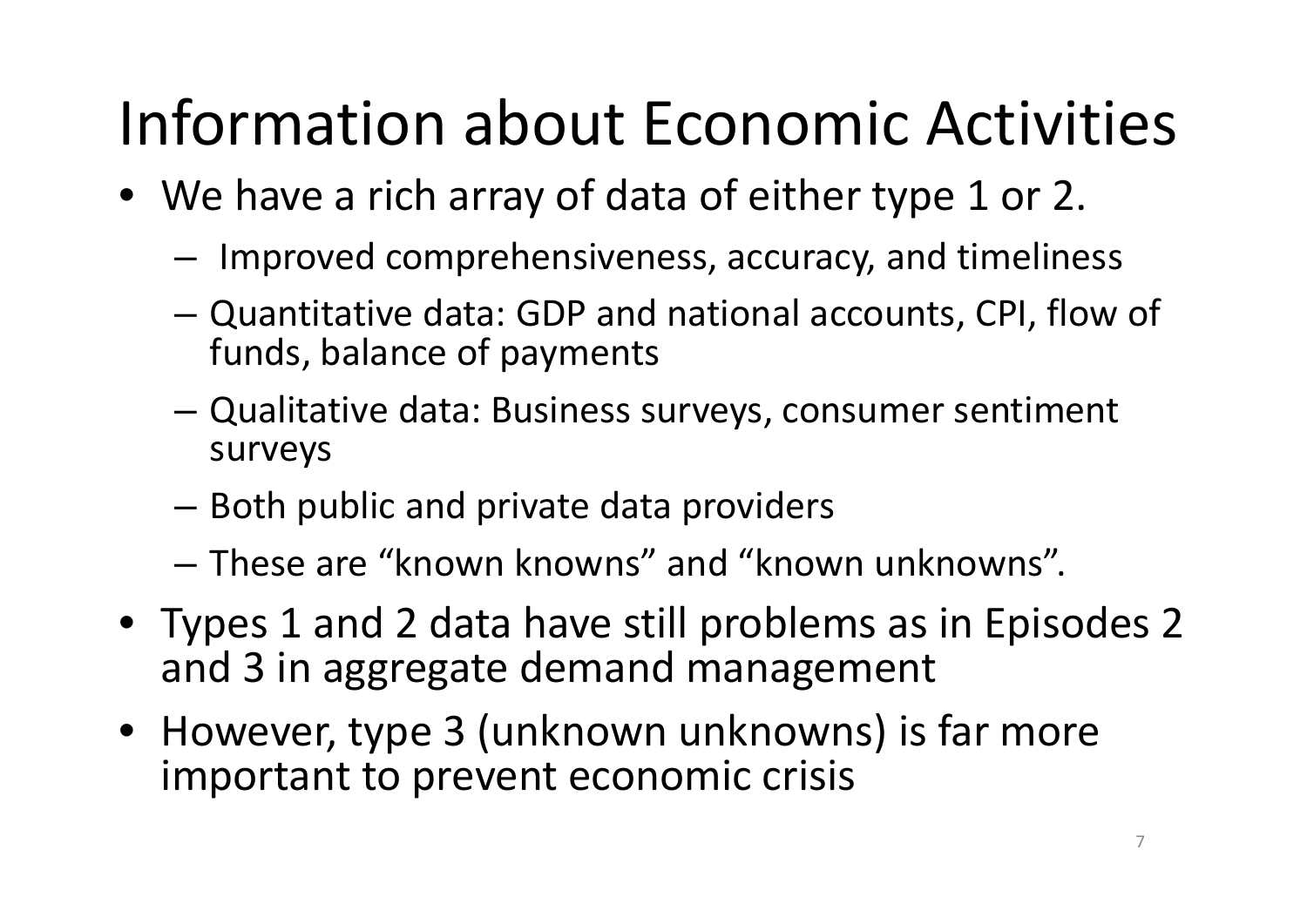### Information about Unknown Unknowns

- Statistics are grossly insufficient to detect unknown unknowns (type 3).
- Deficiency is especially keen in financial information.
- Why?
	- $-$  Financial stability as prerequisite for economic stability
	- Stronger negative feedback between financial malaise and aggregate demand factors
	- – $-$  Rapid changes in financial factors
- Important agenda for policy makers to guard against unknown unknowns (type 3) with timely reporting schemes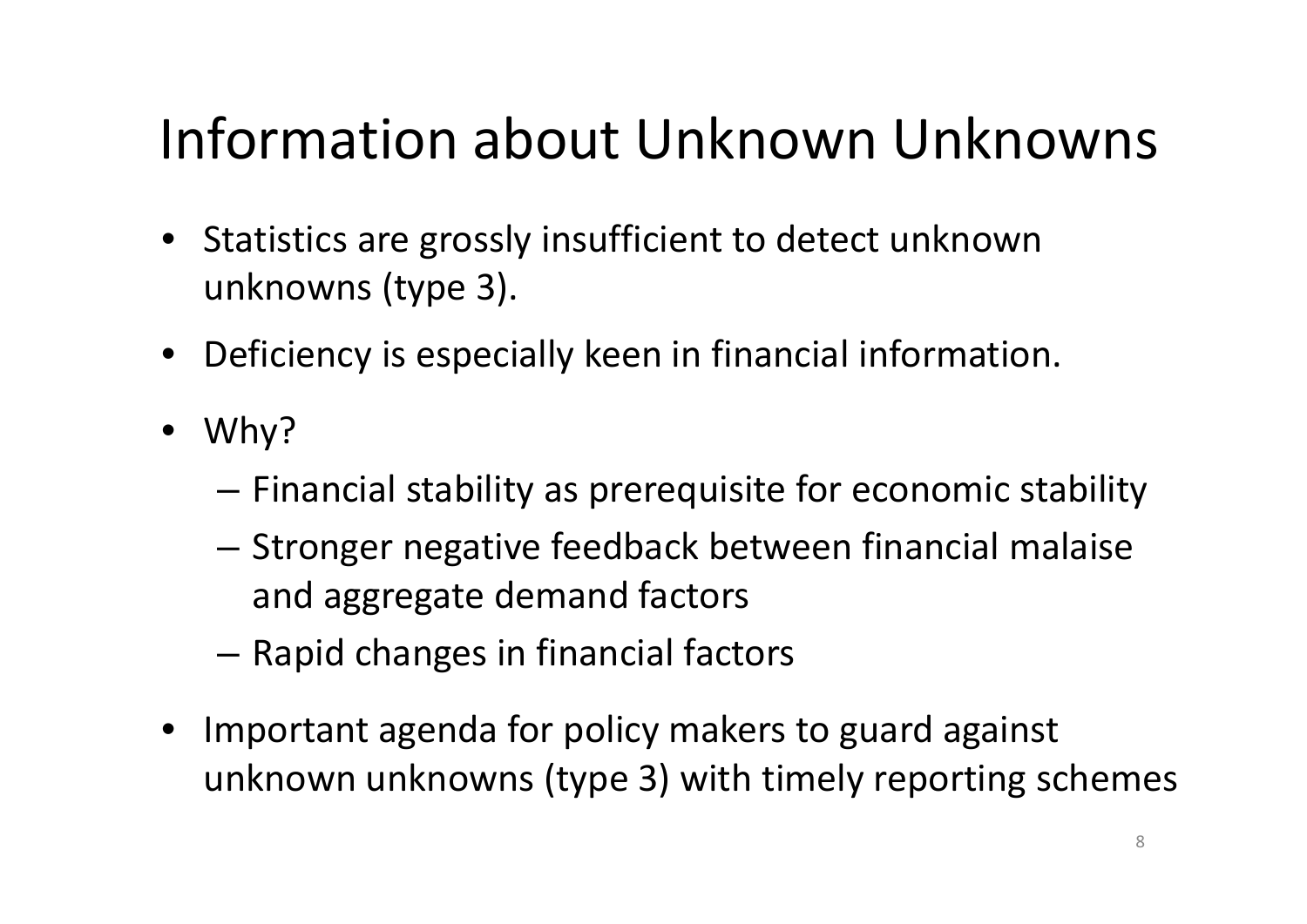### Episode 1: European Summer 2007

- Paribas Shock of 2007
	- ‐ On July 10, 2007, S&P and Moody's announced negative reviewing of several residential mortgage‐backed securities (RMBS) in the **United States**.
	- ‐ The AAA ratings of asset backed commercial paper (ABCP) backed by these RMBS would also be downgraded.
	- ‐ This eventually lead to **European** liquidity crisis of August 9, called Parisbas Shock
- Paribas Shock became the precursor of the global financial crisis of 2008.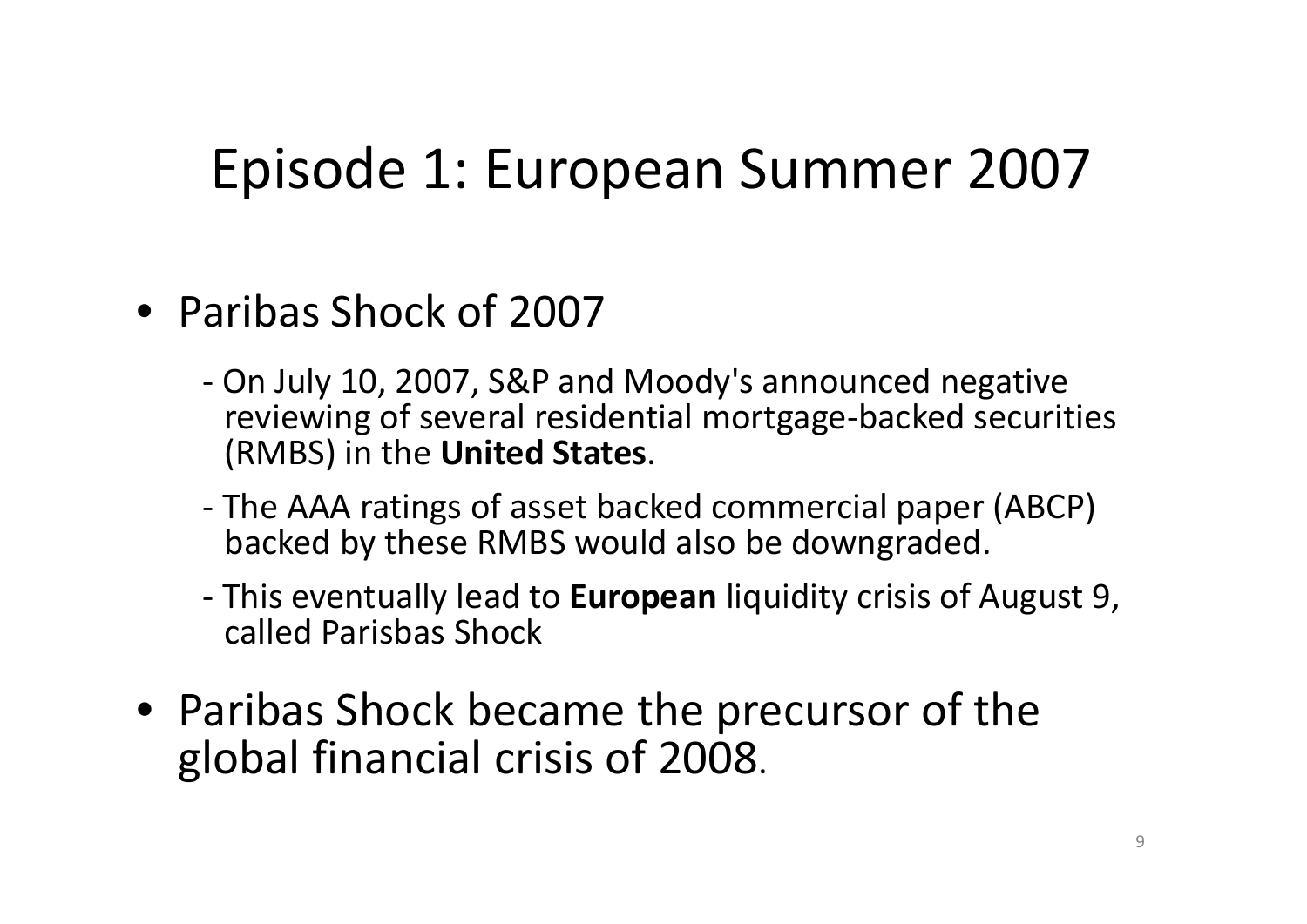### Background

(a) In the US, money market funds (MMFs) were considered as safe financial assets.

- (b) Why safe? MMFs were only allowed to invest in AAA‐rated assets.
- (c) MMFs heavily invested in asset‐backed commercial paper (ABCP) issued by the structured investment vehicles (SIVs) created by US and European banks, since these SIVs had AAA‐rating.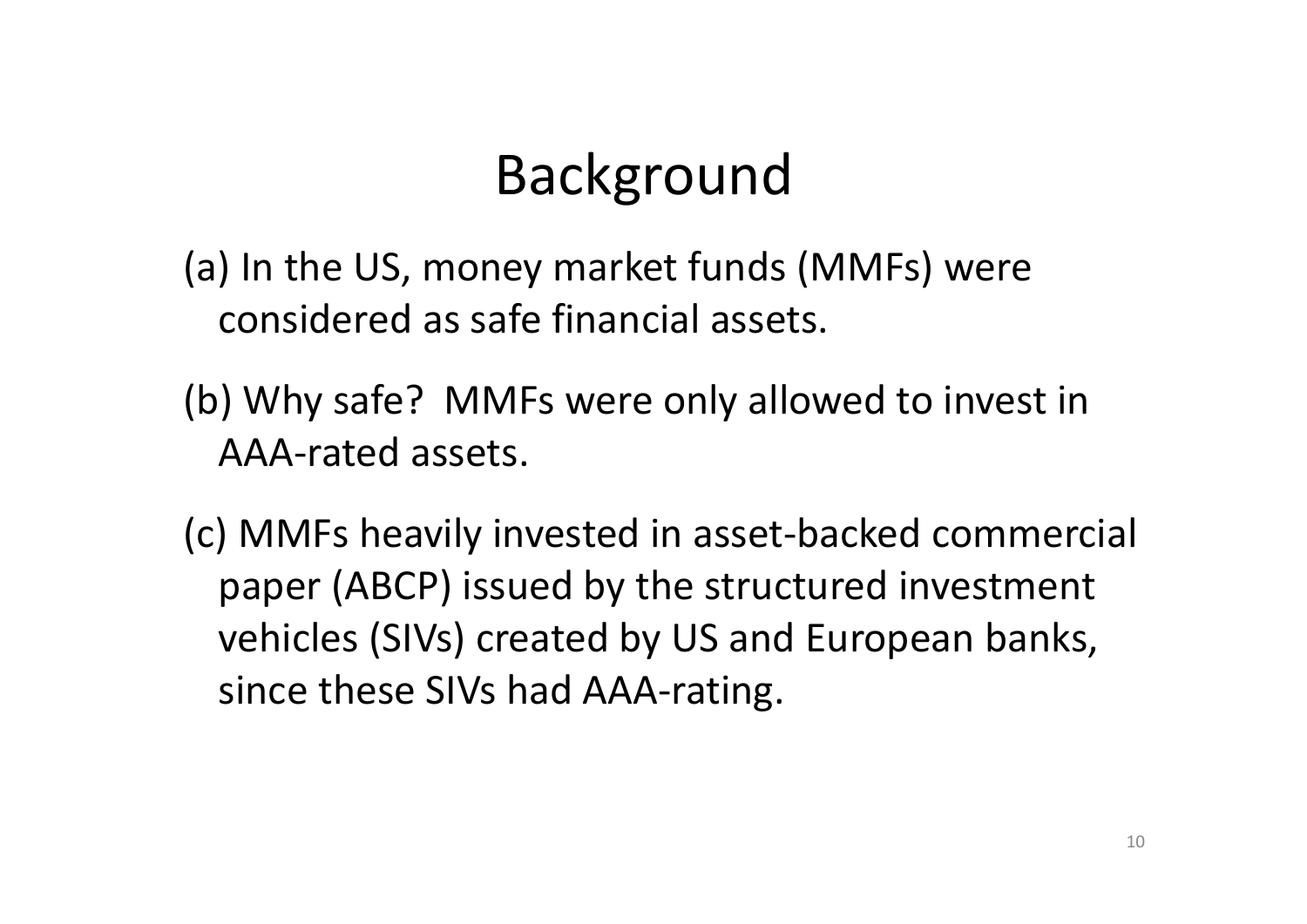### Timeline from July 10 to August 9, 2007

- On July 10, 2007, S&P and Moody's announced negative reviewing of several residential mortgage‐backed securities (RMBS) of the United States
- SIVs, which were created by banks (including European) to issue ABCP, suddenly faced difficulties in fund‐raising; BNP Paribas moved to freeze its affiliated funds' newapplications and redemptions.
- SIVs' parent banks were forced to provide liquidity enhancement.
- Banks suddenly became aware of counterparty risk.
- On August 9, <sup>a</sup> liquidity crisis actually occurred the Paribas Shock; many European banks faced liquidity difficulties. $\blacksquare$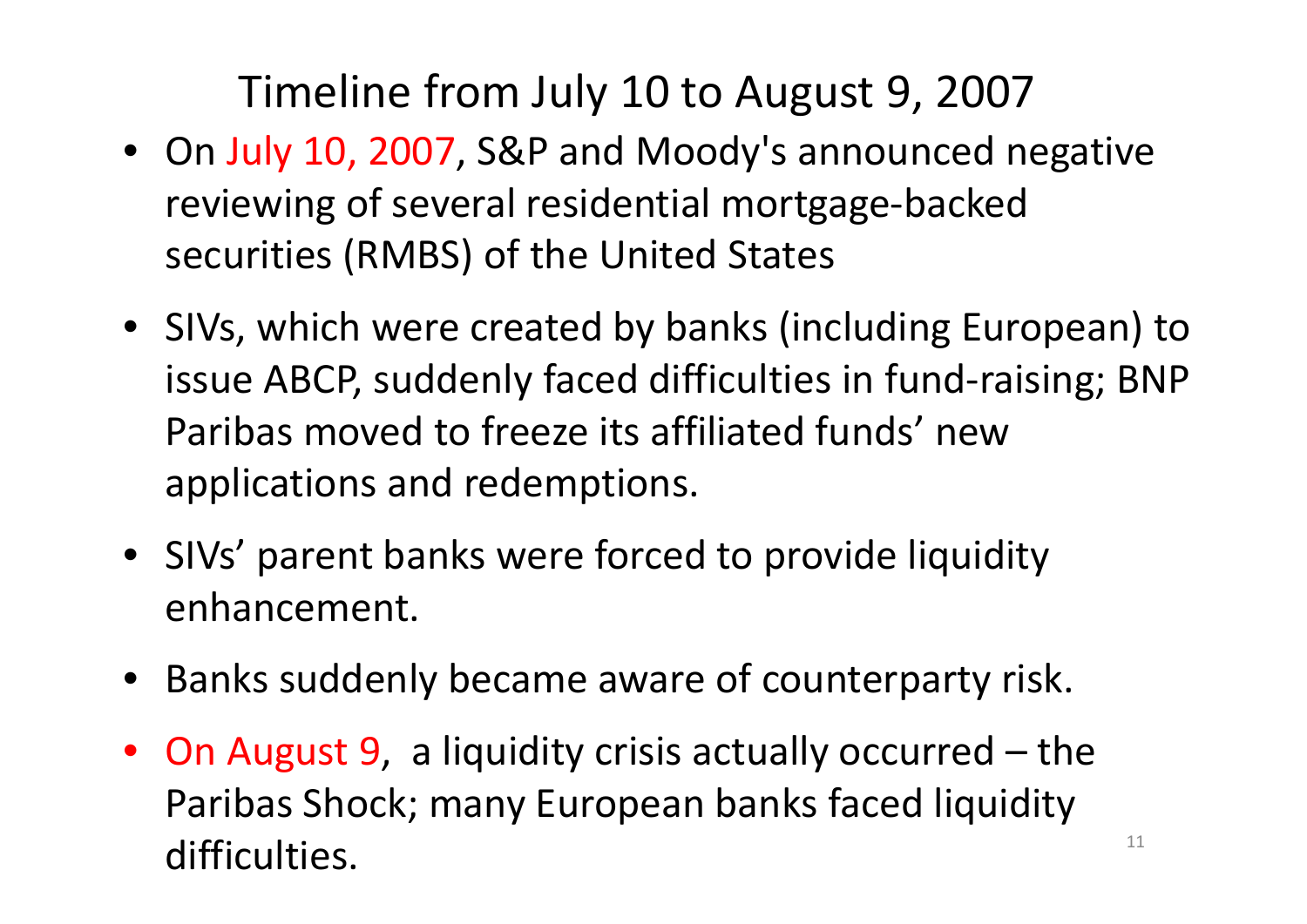#### A window of opportunity was open July 10 to August 9 to avert the Parisbas Shock but wasted

- $\bullet$ ● One-month window of opportunity to prevent the Parisbas shock:  $\blacktriangleright$  Significance of one month contracts in the market
- To have prevented this event, policy makers should have known:

(1) MMFs' asset positions,

- (2) Legal constraints on MMFs,
- (3) Banks' involvement in their SIVs, and

(4) Inter‐connectedness among banks in the interbank market.

- $\bullet$  Existing statistics and routine market intelligence were grossly insufficient to gather the above four pieces of vital information.
- $\bullet$  However, there were several signs flagging <sup>a</sup> possible problem, so that a "proactive" market intelligence unit alarmed by these signs might have detected the problem and could have helped policy makers avoid the disaster.  $12$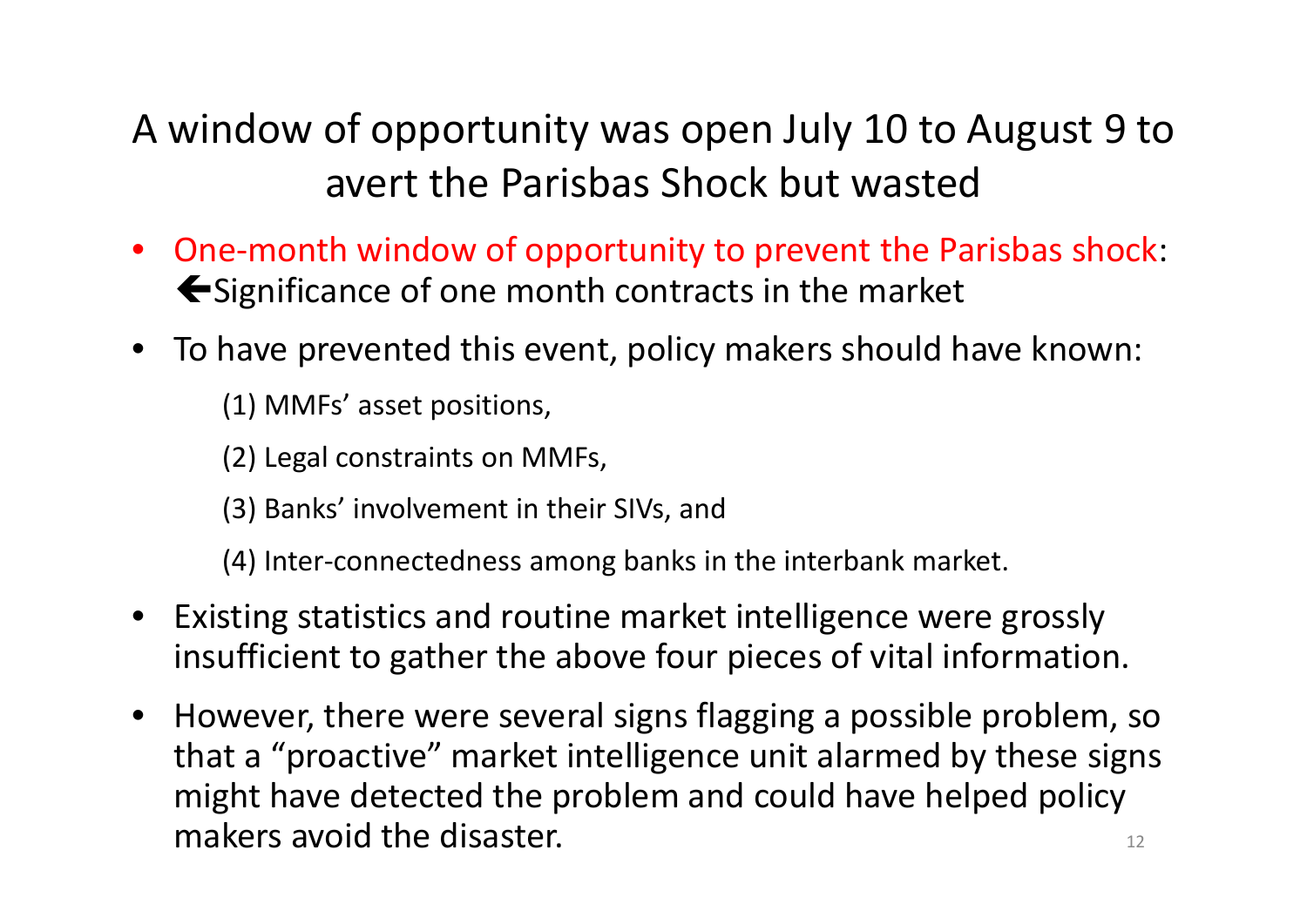Policy‐Maker (Central‐Bank) Intelligence: The Key to Guarding against Unknown Unknowns

- Market intelligence
	- $-$  Daily transactions with financial institutions provide various kinds of information with respect to market participants, developments in financial products, as well as other "news".
- Monitoring information and feedback
	- Qualitative or supervisory information can be obtained from regular supervisory dialogue with regulated entities.
- Gauging the extent of biases that may be included in market information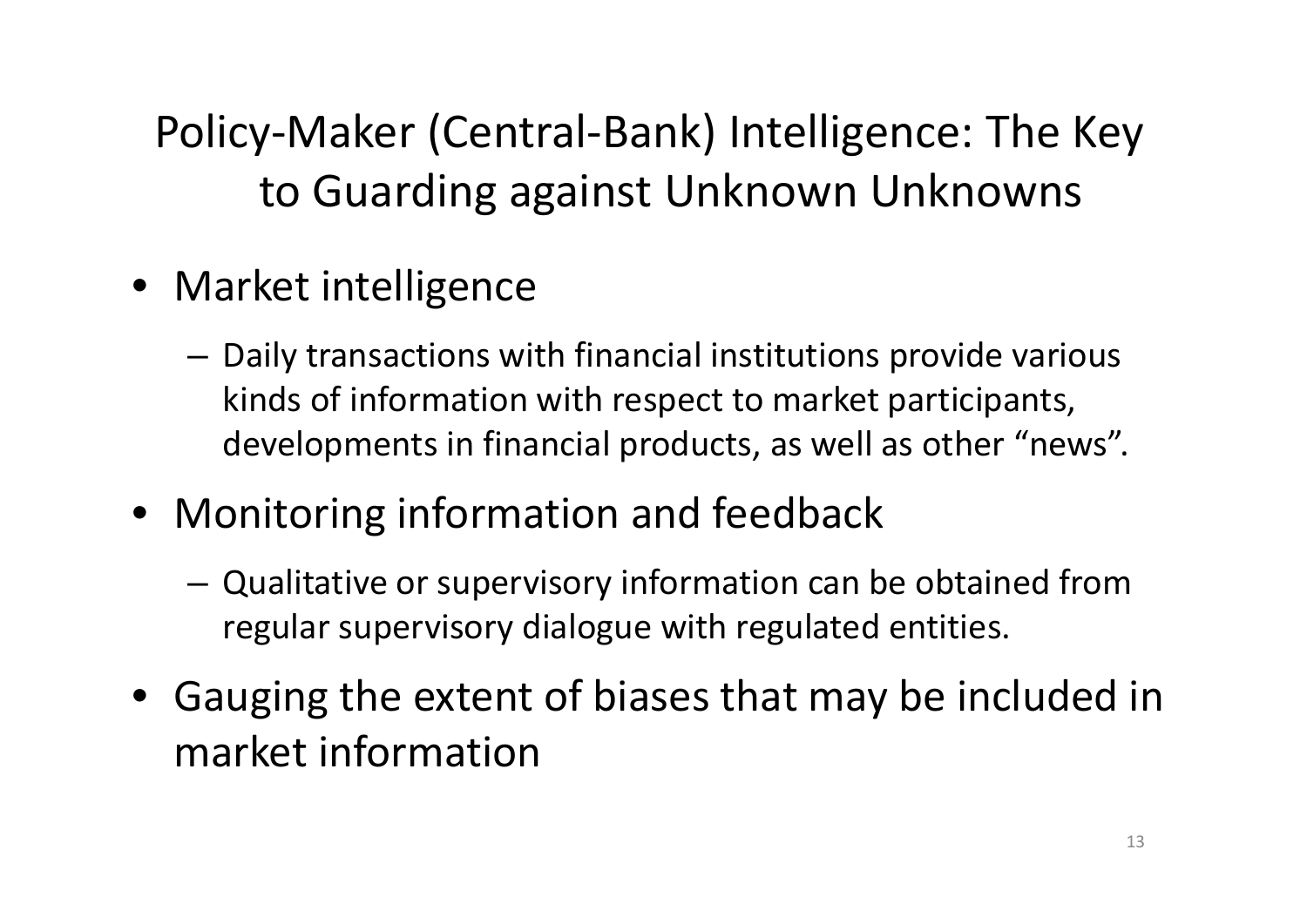### Episode 2: GDP Revision that "Changed the Economy"

- Japanese Quarterly GDP figures were kept changing after its first‐ estimate release, sometimes wildly, even from decent plus to substantial minus, vice versa ‐‐ confusing, misleading
- This is especially problematic in the crisis condition
	- •● 2007 Q3: Parisbas Shock - From decent positive growth to negative growth
	- $\bullet$ ● 2008 Q3: Lehman Shock - From zero growth to significantly negative growth
	- 2009 Crisis Phase (Q1~Q3) GDP numbers changed wildly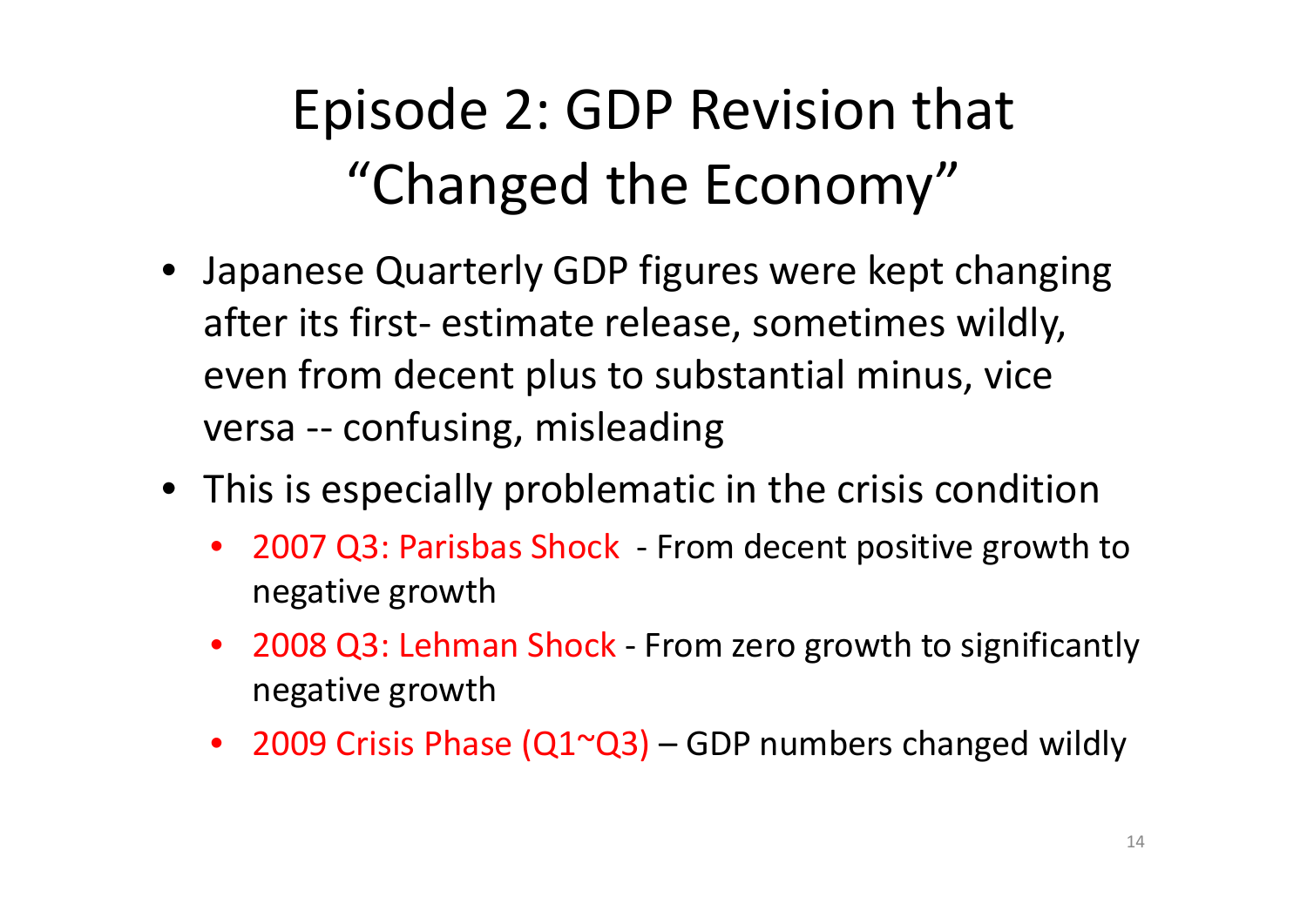### Table 1. History of GDP revision

|                    |  |  |  | 2007 2008 2009 2009 2009 2010 2010 2011 2013          |     |
|--------------------|--|--|--|-------------------------------------------------------|-----|
|                    |  |  |  | Q3 1 Q3 1 Q1 2 Q2 2 Q3 1 Q3 2 Q4 1 Q3 1 Q2 2          |     |
| 2007/<br>$7 - 9.$  |  |  |  | 2.6 2.3 0.8 -1.3 -2.3 -0.6 -0.9 -1.1 -1.4             |     |
| 2008/<br>$7 - 9.$  |  |  |  | $-0.4$ $-2.5$ $-5.1$ $-6.5$ $-4.6$ $-5$ $-5.2$ $-4$   |     |
| 2009/<br>$1 - 3$ . |  |  |  | $-15.2$ $-12.4$ $-12.2$ $-19.9$ $-20.1$ $-17.7$ $-15$ |     |
| 2009/<br>$4 - 6.$  |  |  |  | 2.3 2.7 11.3 10.8 8.4                                 | 6.7 |
| 2009/<br>$7 - 9.$  |  |  |  | $4.8$ $-1.2$ $-1.9$ $-2.3$                            | 0.4 |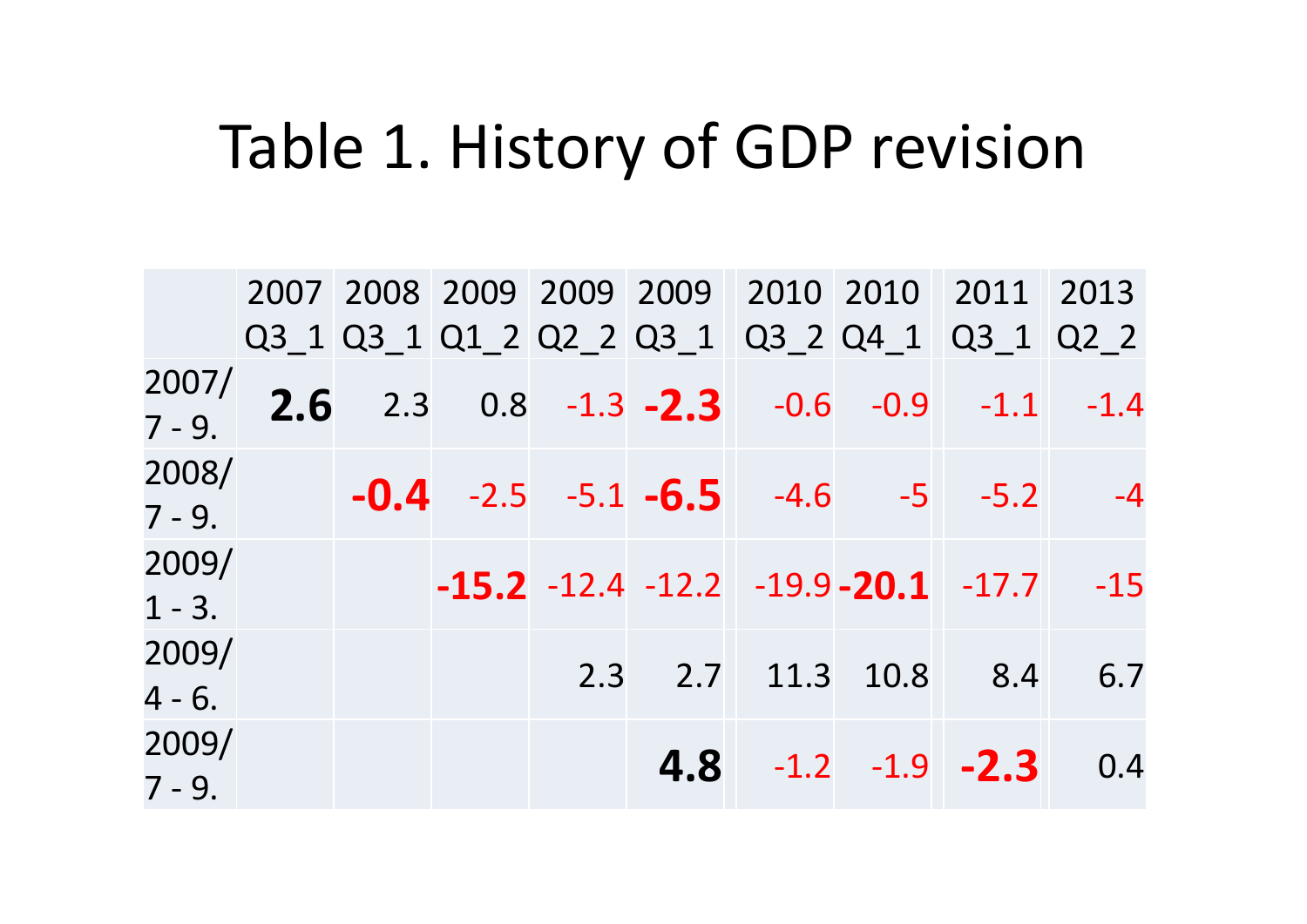## From Practitioner's Viewpoint

- Importance of GDP estimates
	- As <sup>a</sup> comprehensive gauge of economic activities
	- As <sup>a</sup> means of communication in the evidence‐based policy framework
- Two do's
	- Avoid confusion as much as possible
	- –Make it simple and understandable
- From this perspective, this episode is extremely disturbing
	- $-$  Not the economy changed the statistics, but the statistics changed (the perception of) the economy. <The tail wags the dog>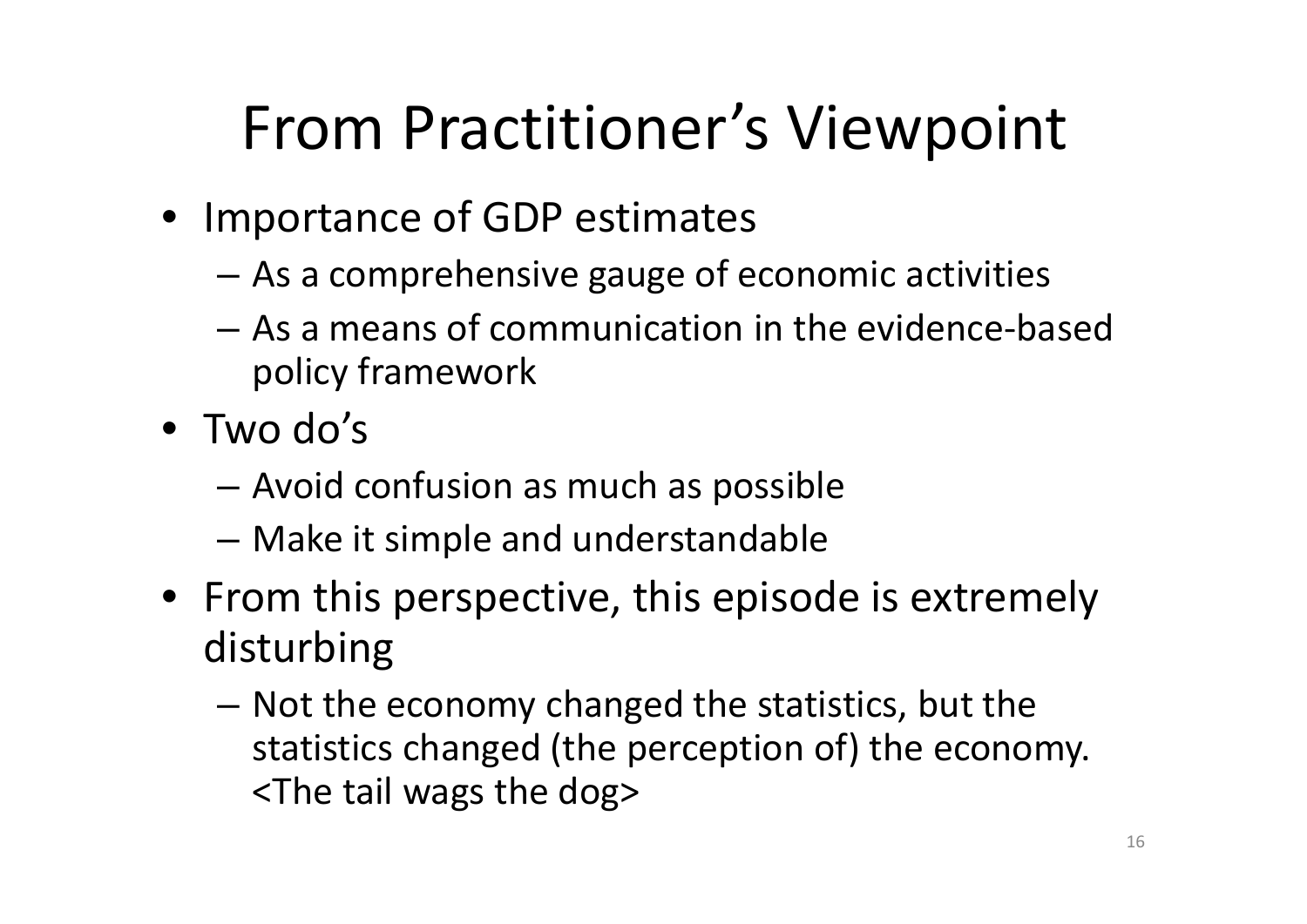# What went wrong?

- Are primary data sources to compile QE unreliable and insensitive in the crisis conditions?
	- If so, we urgently need new data sources which are sufficiently sensitive to changing economic conditions
- Is the seasonal adjustment (SA) procedure inappropriate in the crisis conditions?
	- Timing to apply SA ‐ once in <sup>a</sup> year, or each period?
	- – $-$  Treatment of outliers  $-$  is a large decline in the crisis a part of seasonality?
- Does the policy maker base her policy on the currently published GDP figures or her own estimate of the "settled‐down" GDP figures after the prospective 5‐year comprehensive revision?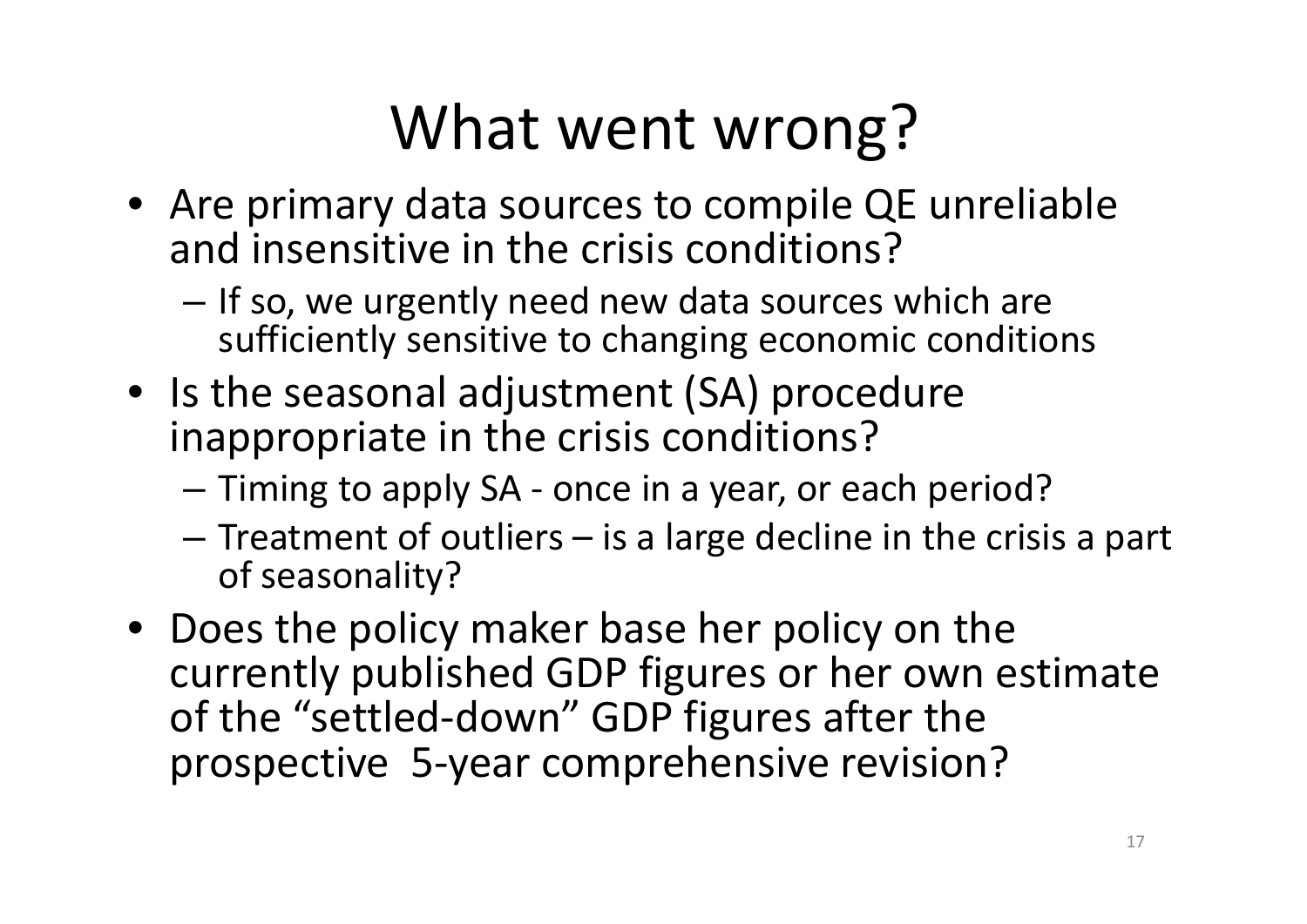## Episode 3: CPI and the "2% in 2 years" Pledge

- April 4 Policy Change at the Bank of Japan includes a pledge of "2% in 2 years" with respect to CPI inflation (ex. fresh food and consumption tax effects).
- Many items of the Japanese CPI are not sensitive (sticky) to current aggregate demand‐supply conditions (within the time span of 2 years) by construction
- Yet, the public, even including some policy makers do not understand this fact.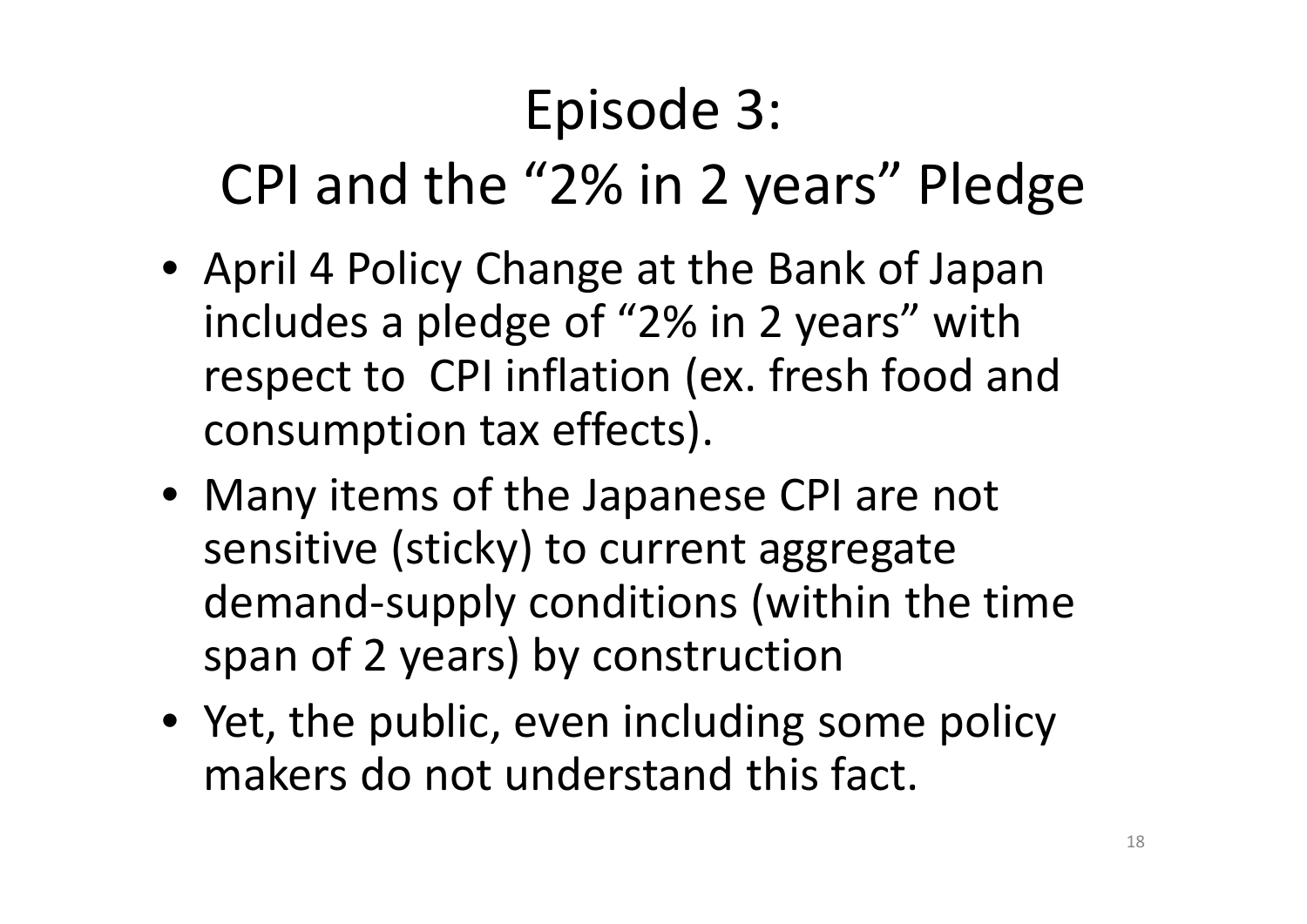### A case in point: Imputed Rents (OER)

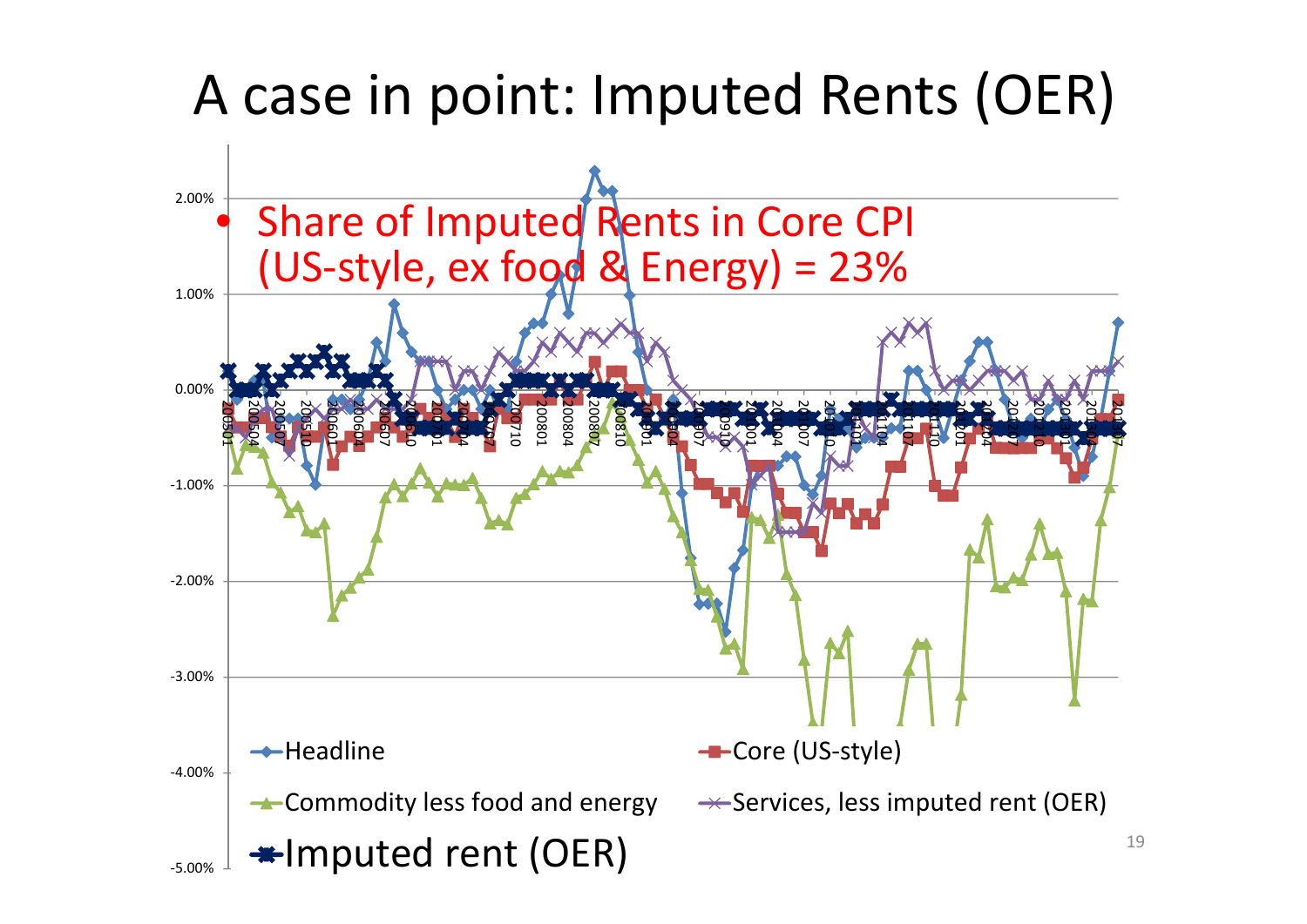## The Japanese Imputed Rents (OER)

- Very important
	- Their share is 16% of headline, 23% of CPI Core (US‐style, ex food and energy)
- Insensitive to aggregate demand‐supply conditions
	- Often moves in the opposite direction
- Persistent trending‐down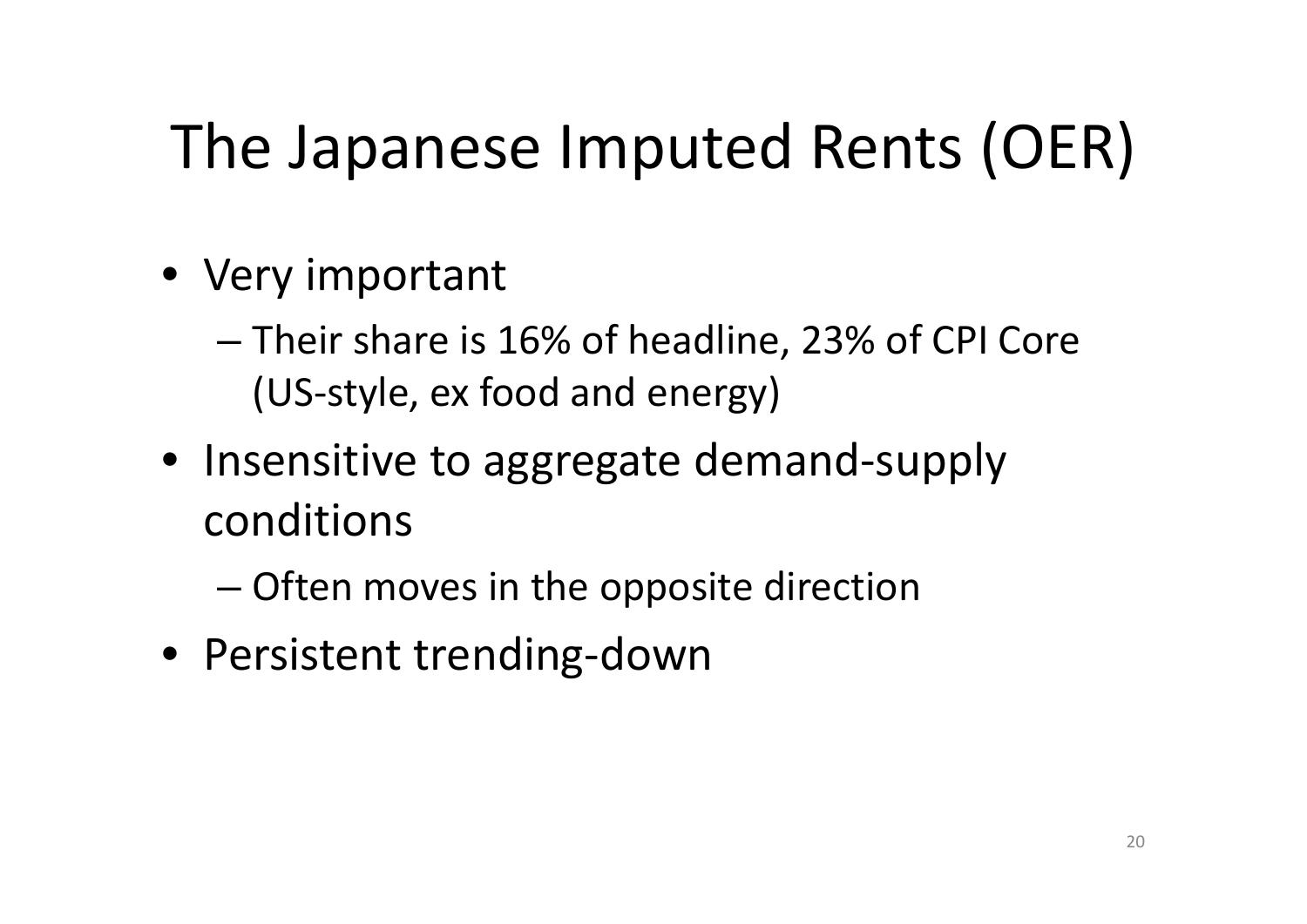## What is the problem?

- Institutional rigidity
	- –Legal constraint to change continuing rents
	- – Not adequately treated in theory as well as practice
- Lack of age‐effect adjustment
	- – Many rental units are becoming older without adequate renewal
- Are market rents always <sup>a</sup> good indicator of he shadow rents of owner‐occupied units?